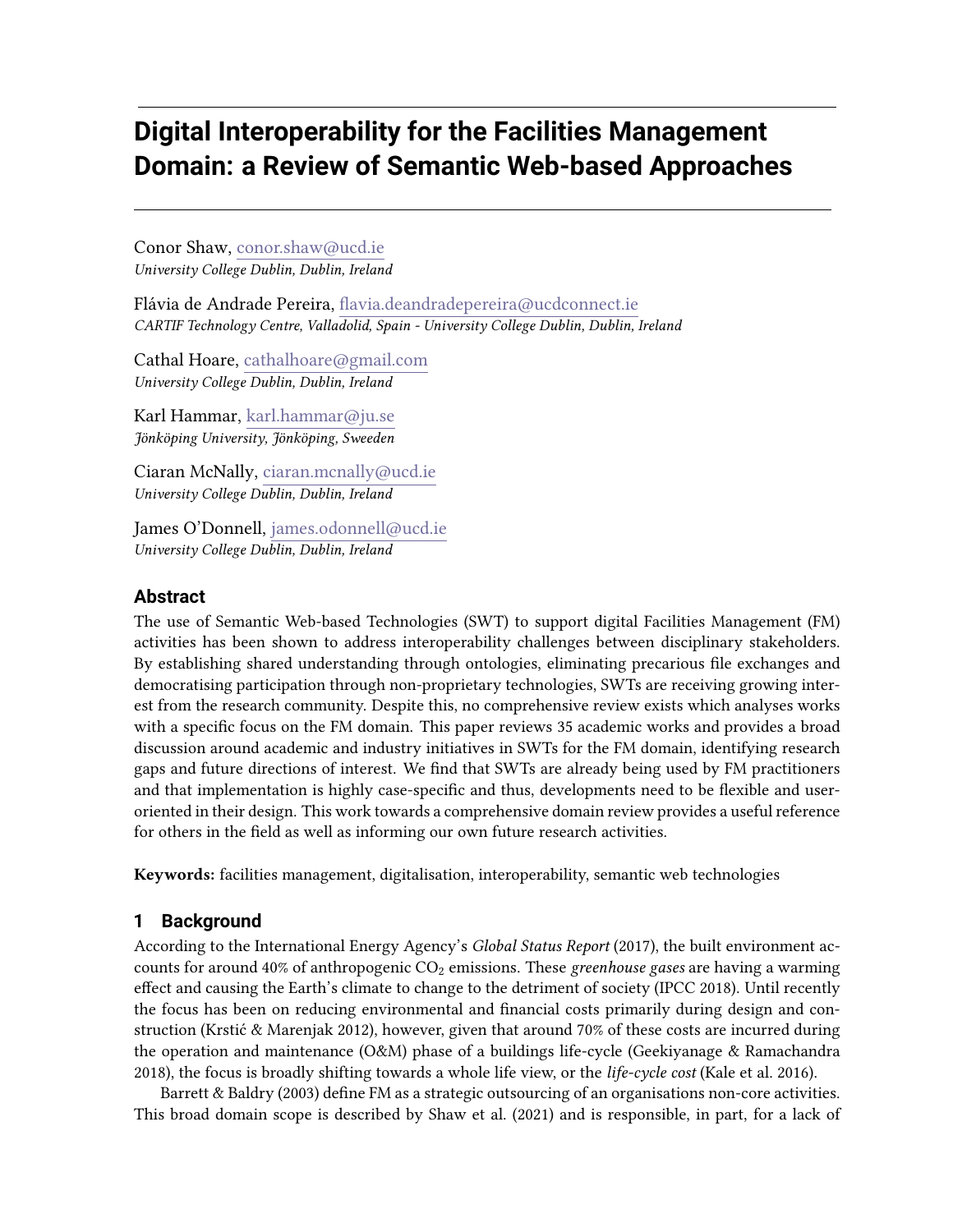domain standardisation. FM practitioners are concerned with the operational phase of the building life cycle, however, they are typically not involved in building projects until the handover phase, and thus have little control over data specification (McAuley 2016). Furthermore, due to the inherently complex and fragmentary nature of construction projects, interoperability issues frequently occur during data exchange between stakeholders (Huahui & Deng 2018), hence it is the single greatest area of focus for technical development in academic FM research (Gao & Pishdad-Bozorgi 2019).

The International Organization for Standardization defines interoperability as the ability to unambiguously exchange data between applications (ISO/IEC 2382:2015) and though the literature is replete with partial solutions to exchange challenges, no satisfactory methodology has been broadly adopted. Such a solution could realise the true potential of the BIM methodology as envisaged by Sacks et al. (2020). Signicant progress has been made in agreeing a common, open data format for use in the Architectural, Engineering, Construction and Operations (AECO) industry. The most prominent example is the Industry Foundation Class (IFC) format, recently included as the required exchange format in the ISO 19650 standard (UK BIM Alliance 2020). However, most authors agree that IFC remains limited as far as a mechanism for true interoperability between a wide variety of stakeholders, with limited potential for scalability, being complex and difficult to implement into software (Redmond et al. 2012, Belsky et al. 2016, Bonduel et al. 2018). This reflects observations by Boddy et al. (2007) that the majority of development (and resulting need for integration) in computer integrated construction has taken place on the monolithic application side; an endeavour which the authors describe as a "spent avenue for further research" when we consider the effort of implementation and rapidly changing data landscape.

In line with the recommendations of Boddy et al., in recent years semantic web-based technologies (SWT) have received signicant interest in the research community for their potential to address interoperability issues (Pauwels et al. 2017). Suited to the decentralised nature of construction projects (Verborgh 2017), SWTs have been shown to facilitate communication between disparate domains through the use of the open Resource Description Framework (RDF) data format and by agreeing ontologies which formalise the meaning of terms (Niknam & Karshenas 2017). By aligning these meanings, different domain actors can establish common understanding around shared concepts without changing their original (or source) data. This is a very powerful concept and, as a result, research on the topic has expanded across many domains. These include the built environment and, specifically, the FM domain for whom open standards are especially important for data longevity, given the lengthy lifespan of built assets (Patacas et al. 2020). However, issues remain regarding the ability of SWTs to handle complexity (Pauwels et al. 2017) and until now there is no comprehensive overview of Semantic Web (SW)-based initiatives as they relate to the FM domain.

In light of this gap, the aim of this work is to present initial findings from a review of FM-related SWT initiatives. The remainder of this paper consists of four sections; Section 2 describes the research methodology, section 3 provides a review of literature under relevant sub-topics, section 4 discusses trends and gaps concerning SWT use for FM and finally, initial findings are drawn in section 5.

## **2 Research Method**

The primary research method is a comparative archival study of academic literature. It follows a four step methodology, adapted from Xue et al. (2021); (1) develop a conceptual model, (2) data collection by parametric archival search, (3) decoding of main contributions (4) analysis and discussion of initial results and gaps in the research.

## **2.1 Developing a conceptual model**

A conceptual model was developed around which the literature can be organised and discussed. Foundational works include early or visionary studies. Next, it is important to discuss schools of thought on dealing with the geometric aspect of BIM for the FM domain, as is selecting a suitable ontological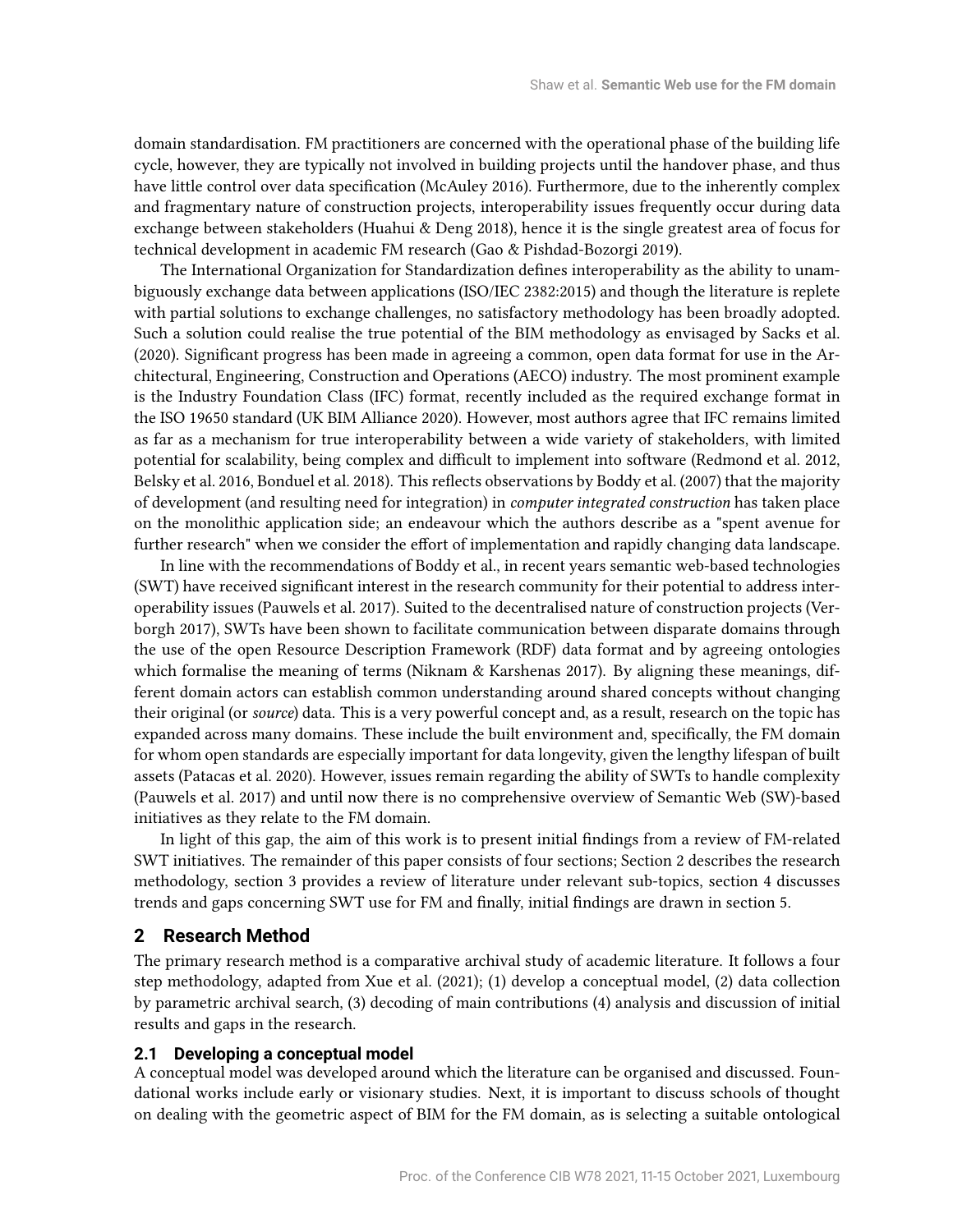| relevant area      | reviewed authors                                                                        |
|--------------------|-----------------------------------------------------------------------------------------|
| foundational       | Noy & McGuinness (2001), Schevers et al. (2007), East (2007), Vanlande & Nicolle        |
| works              | (2008), Ruikar et al. (2007), Törmä (2013), Beetz (2009), Redmond et al. (2012), Belsky |
|                    | et al. (2016), Pärn et al. (2017), Rasmussen, Hviid & Karlshøj (2017), Godager (2018),  |
|                    | Patacas et al. (2020)                                                                   |
| geometric          | Pauwels & Roxin (2016), Rasmussen, Pauwels, Karlshøj & Hviid (2017), McArthur           |
| approach           | & Bortoluzzi (2018), Chen et al. (2018), Bonduel et al. (2018), Krämer & Besenyői       |
|                    | (2018), Wagner et al. (2020), East et al. (2021), Jung (2021)                           |
| ontological        | Rasmussen, Pauwels, Karlshøj & Hviid (2017), Niknam & Karshenas (2017), Bonino          |
| approach           | & De Russis (2018), Rasmussen et al. (2020), Luo et al. (2021)                          |
| <b>SWT</b><br>uses | Kim et al. (2018), Chen et al. (2018), Yalcinkaya & Singh (2018), Hammar et al. (2019), |
| for FM             | Gouda Mohamed et al. (2020), Kumar & Teo (2021), Droog & Baayen (2021), Liu &           |
|                    | Chou (2021)                                                                             |

Table 1: classification of literature sources per the guiding conceptual model

approach; a key consideration in SWT initiatives. Finally we group works which have addressed FM use cases to date.

## **2.2 Data collection, decoding and analysis**

The data collection process includes; collecting, screening, reducing and synthesising the literature following the PRISMA standard (Page et al. 2021). The first step identifies related publications by parametrically searching the query string (("Facility Management" OR "Facilities Management" OR "FM" OR "O&M" OR "Operations and Maintenance") AND ("Semantic Web" OR "Linked Data")) in the advanced search engines of both Web of Science and Scopus databases. These terms allow for abbreviated and synonymic variation in the literature. In both cases the query returned items which included the search terms in the abstract only. Furthermore, the data collection included works which did not result from the parametric search but which have been identified as part of ongoing Cloud-based BIM (CBIM) European Training Network (ETN) activities. This was necessary due to the inherent diversity of the FM scope. Next, a visual screening of the results was carried out which omitted unrelated search results, for example disregarding literature containing 'FM' in the context of radio. Priority was given to journals in the AECO domain. Of the 67 papers resulting from the parametric search, 36 were disregarded. 4 relevant papers were added resulting in a final selection of 35 papers being analysed for this work. The selection of works were analysed and organised into themes according to the conceptual model (see Table 1). These groupings guide the structure of the remaining sections.

# **3 Review of SW Initiatives for FM**

Kim et al. (2018) summarise developmental milestones in digital information management for the FM domain. Parallel developments in SWTs were shown to converge in 2012 with the proposal of ifcOWL, and with the first example of integrated management in 2016. The authors state that "BIM-based data management is not yet capable of supporting real-world FM practice, with the exception of some exemplary cases from academia". This is a generalised appraisal, but suffice to say that at the time of writing the field is still in its infancy.

Though significant integration may have been demonstrated only recently, foundational work by Schevers et al. (2007) and later Törmä (2013) established a theoretical framework and justification for O&M by FM professionals utilising the SW a decade before; the former demonstrating their innovations on the iconic Sydney Opera House.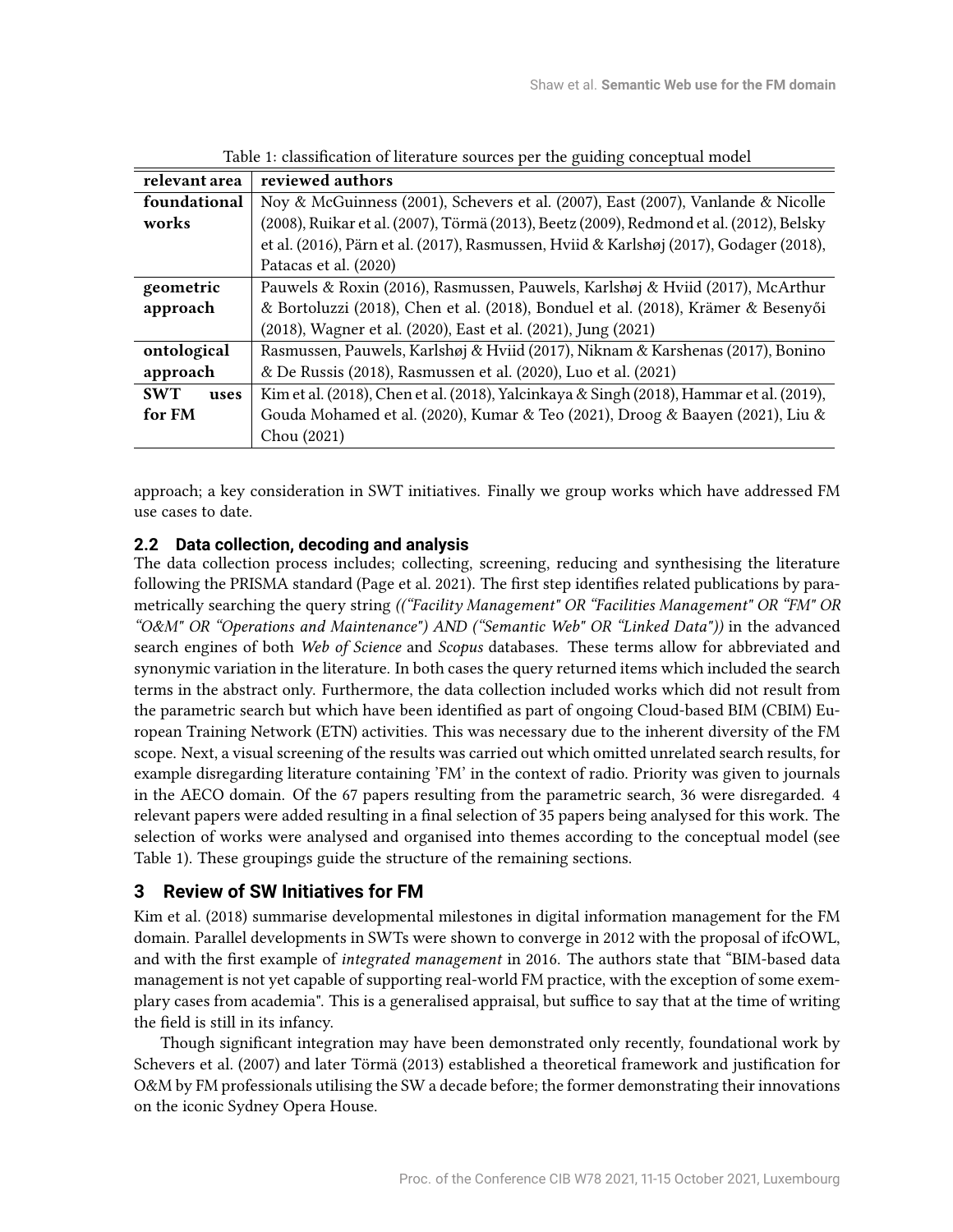In their 2007 paper, Schevers et al. describe a "network of ontologies" which facilitates data fusion between IFC data (which is extended to host FM specific properties), as prototypical OWL classes, and the FM databases at the Sydney Opera House. The paper provides a number of insights including a recommendation for SWTs and Service Oriented Architectures as being well suited to the scalability and flexibility needed in the FM domain as well as the importance of IFC as a non-proprietary exchange format, in order to avoid vendor lock-in. The work demonstrates a deep understanding of the complexities of digitalisation within the FM context, recognising the importance of "gradual introduction" and the inherent "evolving" nature of the business, which must be considered. In the same year Ruikar et al. (2007) suggest FM practitioners as a logical beneficiary of a SW-based approach given their particular requirement for efficient information retrieval. A year later Vanlande & Nicolle (2008) developed the Context DataModel Framework, another FM prototype utilising RDF and the SW. The following year, Beetz (2009) proposed ifcOWL as part of his PhD dissertation, laying the groundwork for representation of vendor neutral building information in a viable SW format.

Though not specifically intended for the FM domain, a 2013 paper by Törmä (2013) provides key insights into the suitability of SWTs as a means to hosting building information. The paper explains the motivation, challenges and steps required to establish a truly collaborative future BIM paradigm. Acknowledging the limitations of the IFC data model, as identified by Schevers et al. above, the author explains that an advantage of the Linked SW approach is that it "reduces the future needs to extend [the] IFC schema to cover new domains" as *meaning* may instead be inferred through domain-specific ontologies. Among the advantages of a SW approach to interoperability over IFC le exchanges are: the existence of a standardised query language, the possibility to enrich the building data model with parametric relationships (fundamental to proprietary BIM authoring functionality but for which the IFC data model falls short) and the move away from file-based processes.

So despite perhaps the greatest effort of industry-wide standardisation to date, concerns remain about the viability of the IFC format going forward. Due to its inability to represent sufficient parametric relationships, in addition to scalability limitations of the model view definition (MVD) sub-set selection methodology (Törmä 2013, Rasmussen 2019), various authors postulate a need for fundamnetal revision of the approach (Redmond et al. 2012, Belsky et al. 2016). Furthermore, due to its complex (legacy) STEP/EXPRESS structure, IFC is also considered ill-suited to graph-based representation which will be discussed in the following sections.

#### **3.1 Geometric approach**

The BIM paradigm has been, and remains, largely geometry-centric. Designer / constructor led BIM methodologies, where there has been greatest uptake to date (McAuley et al. 2017, Edirisinghe et al. 2017), make use of, in particular, digital prototyping and clash detection; these are both geometry-heavy processes. However, works in digitalisation of the FM space tend to consider non-geometric data as priority. McArthur & Bortoluzzi (2018) demonstrate a Lean-Agile BIM strategy for FM, adopting a "minimum viable geometry" approach for five specific FM use cases; the results validated through practitioner surveys. Though not focused on representation in a SW environment, this grounded methodology provides an early example of the importance for case-specific, tailored approaches in the FM context, as well as emphasising the need to cater to what practitioners really need from their building information. As reality capture techniques become increasingly economically viable, various researchers in the FM space have investigated point cloud data as the primary geometry representation (Krämer & Besenyői 2018, Jung 2021) though this can be computationally heavy.

It is widely understood that various geometrical representations are needed by different disciplines (Wagner et al. 2020). One of the fundamental advantages of a SW-based building information paradigm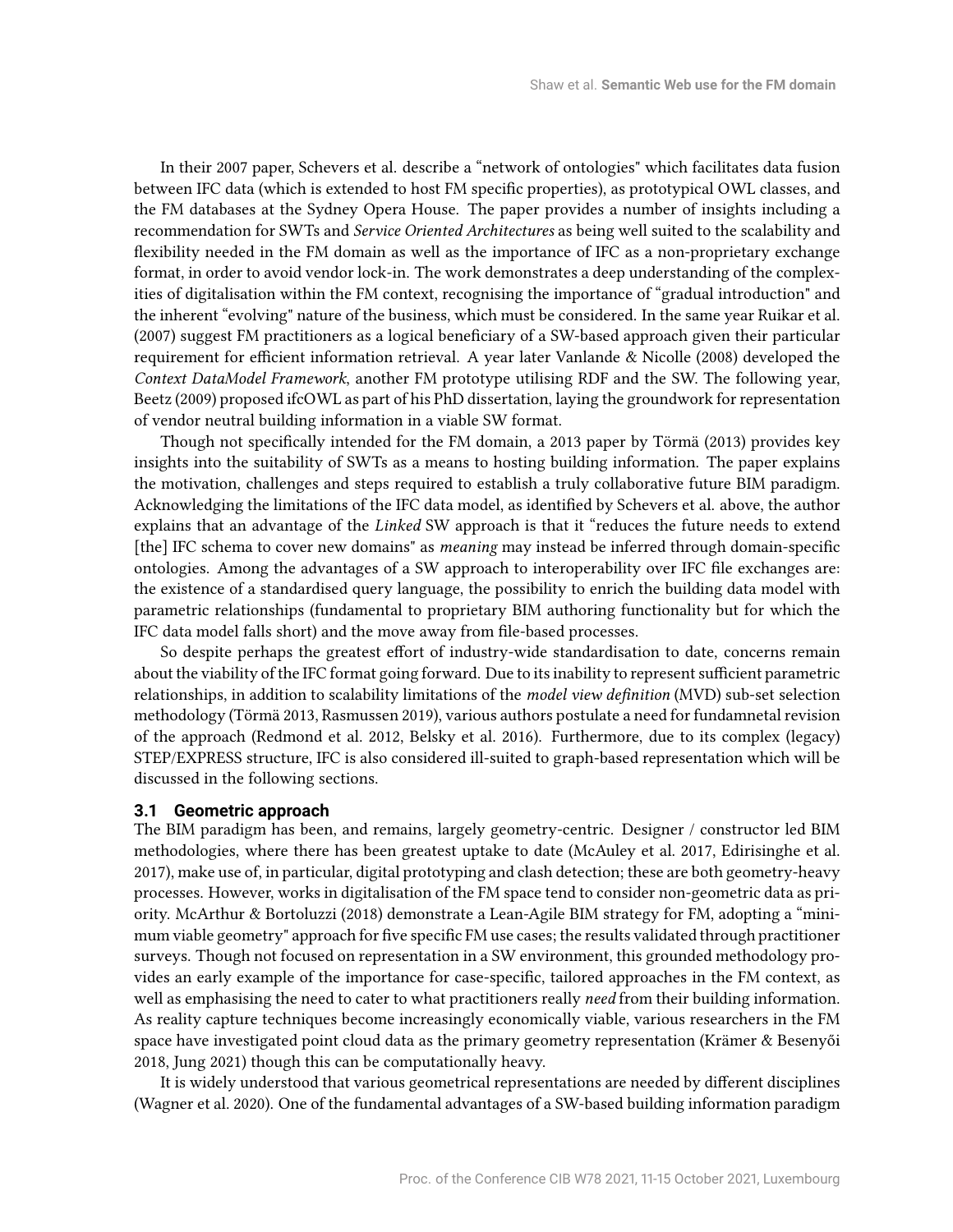is the ability to provide multiple geometric and non-geometric representations of a concept on demand. However, one of the drawbacks for representing BIMs directly in a SW context is the inherent complexity of the data models. For example, several authors agree that IFC is overly complex for querying efficiently in a graph database context; it suffers from legacy complexity as it was built for another purpose. Various initiatives by the World Wide Web Consortium Linked Building Data Community Group (W3C LBD-CG) attempt to resolve this by focusing specifically on representing legacy BIMs in SWT formats. Converters between BIM authoring software (such as Autodesk Revit) and native IFC are now available to obtain ifcOWL standard and SW compatible data (Rasmussen et al. 2017), endorsed by buildingSMART International. Though there remains criticism about the complexity of such graph representations of building information, the latest developments in alternative approaches are achieving much greater efficiency (Bonduel et al. 2018).

Both the simpleBIM work (Pauwels & Roxin 2016) as well as the ongoing buildingSMART Equipment Maintenance MVD development (East et al. 2021) opt for omitting geometric representation altogether. This focus on non-geometric data as priority is also seen in most SW developments for smart building applications where ontologies like the BRICK schema are not suited to representing geometry but instead focus on concepts and systems (Balaji et al. 2016). In contrast, work by Yalcinkaya & Singh (2018) highlights the difficulty of managing extensive tabular data. Their work on *visualCOBie* uses SWT to link IFC graph representations to handover data sheets with the motivation of reducing cognitive strain and improving searchability and visualisation. This seems intuitive when we consider the widely cited Gallaher et al. (2004) study that two-thirds of wastage in the domain has been due to searching and manual inspections and retrievals.

#### **3.2 Ontological approach**

Ontologies are a fundamental component of SWT architectures which establish the semantics, or what we mean by our information, providing a "common understanding of the structure of information among people or software agents" (Noy & McGuinness 2001). The structure and logic established through ontologies can then facilitate automation within IT systems. Various approaches to ontology development exist. In their seminal work, Niknam & Karshenas (2017) describe these as;

- monolithic (all-encompassing ontology to cover entire industry)
- domain independent (requiring manual alignment between each domain)
- domain specific extensions (of a/various foundational shared ontology/ies)

The first is perceived to be impractical and is broadly written off (Niknam & Karshenas 2017). The second is also impractical as it requires significant manual alignment between domains. The third approach is that which authors see as most promising and scalable and which has lead to such developments as the Building Topology Ontology (Rasmussen et al. 2020). This comprises a foundational description of topological relationships between building components which are widely used in W3C LBD-CG developments. According to Wagner et al. (2020) "the goal should be to create concise ontologies" which are combined with others "for a modular and complete description". Bonino & De Russis (2018) agree, explaining that "monolithic approaches to modeling are clearly not feasible, a linkedopen data approach emerging bottom-up from currently adopted models can provide a suitable, shared modeling basis for the [AECO/FM] domain". Their *DogOnt* development provides an extensible model focused on connecting IoT devices, and aligns with the foundational or shared ontology approach.

Most works in the domain prescribe a modular, bottom-up approach to ontology development. It is notable, however, that authors in the field recognise a need for some top-down standardisation (Bonduel 2021) evident in initiatives on classification/format alignment such as the activities of the ASHRAE BACnet committee, IBIPSA Building Data Exchange Committee and IEA Annexes 66 and 81, as described by Luo et al. (2021). Such work in standardisation will be beneficial for facilities managers and ongoing work in this space by buildingSMART International and ISO further reinforce this need.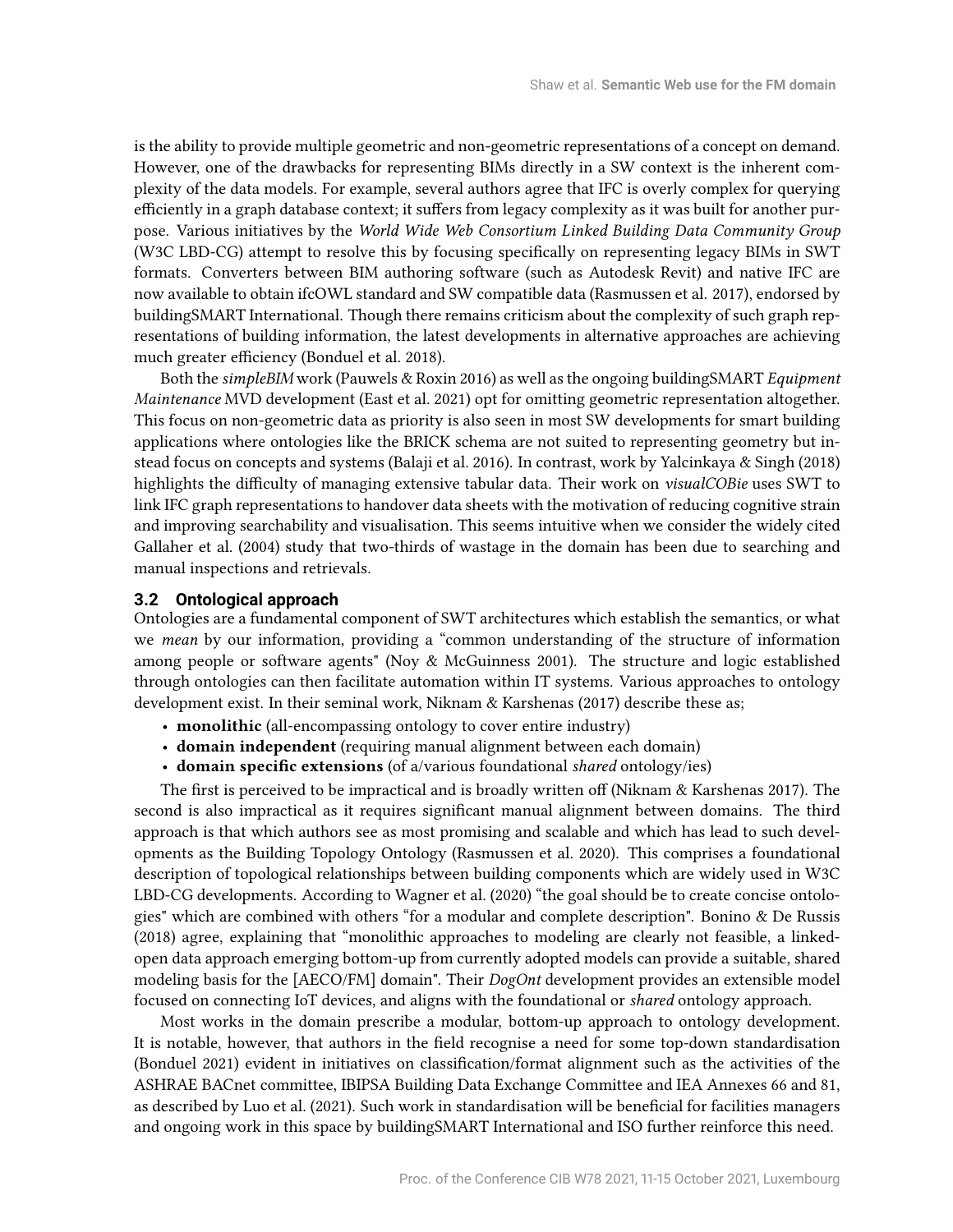#### **3.3 Recent FM specific SWT developments**

As with a number of earlier examples, various recent SWT initiatives focus specifically on the needs of FM professionals. One such industry driven development is the RealEstateCore Ontology (Hammar et al. 2019). Its main functionality is alignment of Building Automation Systems (BAS) throughout a real estate portfolio to facilitate energy optimisation. The development consortium provide a thorough and useful description of their minimum viable product process and eXtreme Design ontology engineering method. It is notable that the authors report significant uptake by industry and so we learn that a comprehensive domain review should not be restricted to the academic sources. Another example of industry uptake is found at the Schiphol Group who use linked data and modular ontologies to manage their FM supplier data; the open RDF format is used to avoid vendor lock-in and provides consistency throughout departmental databases at the airport (Droog & Baayen 2021).

In the majority of the studied cases, where FM practitioners were explicitly identified as the target group, the initiatives were focused on the use of Construction Operations Building Information Exchange (COBie) data which is "a vendor neutral, IFC-based data exchange specication that describes the information exchange between the construction and operations phases" (Chen et al. 2018). COBie data comprises a tabular spreadsheet format which is compiled during construction as a substitute for extensive handover maintenance manuals, product data, warranties etc. (East 2007) and has been an important contribution to standardising the handover phase. The authors provide various SWT approaches to integrate COBie data with, typically, BIM data (in the form of IFC) and FM databases.

Chen et al. (2018) develop a COBie ontology in Protégé to map IFC data and COBie tabular data into the ARCHBUS relational FM database system. The authors point out that BIM cannot provide complete data requirements of FM systems, thus data must be aligned (or fused) from multiple sources, which they demonstrate. Validated through FM practitioner trial studies, the authors find the manual effort of alignment a limitation of the methodology and recommend greater research effort towards BIM-FM integration based on ontologies. Though their demonstration does not employ a SW database layer, they lay the theoretical foundations for this next logical step. In a similar study Kim et al. (2018) propose the FM Information Ontology with the same function of merging COBie, IFC and FM data, but which uses Resource Description Framework (RDF) triples as the merged database which can then be queried using SPARQL as well as inferring and storing new knowledge via the BOSSAM reasoner. This grounded study then validates the development through five FM practitioner case studies. It is clear that addressing the real needs of practitioners is a priority for researchers in the FM space.

Yalcinkaya & Singh (2018) demonstrate the *visualCOBie* prototype which fuses data from IFC (using BIMserver) and COBie data (in a neo4j graph database) with live sensor information from a sample building, and validate this with three FM companies. Having grounded their approach in Gestalt's principals of visual perception, their work "makes the case for end-user development/programming (EUD/EUP) in COBie-related developments", allowing end-users to "perform complex queries without typing any code". Recent work by Kumar & Teo (2021) extends this work by concentrating on change verification in COBie data drops, providing a comparison function between exchanges. Clear recognition of the industrial process of compiling COBie information throughout a construction project ahead of handover; the authors, again, stress the importance of enabling the "non-BIM user" to effectively query information. This sentiment is echoed by Liu & Chou (2021) and again by Gouda Mohamed et al. (2020) who emphasise the need for "user-friendly query interfaces [...] to enable users to employ SPARQL without having to acknowledge the SPARQL ontology query language". Their "integrated knowledge-base" puts a focus on the importance of retroactively applying FM to existing assets through reality capture techniques. This is clearly an important focus, given the scale of the existing building stock which must be included in digitalisation efforts (UN Environment and International Energy Agency 2017).

Despite this focus on COBie data, it should likely not be seen as a panacea in and of itself, Pärn et al.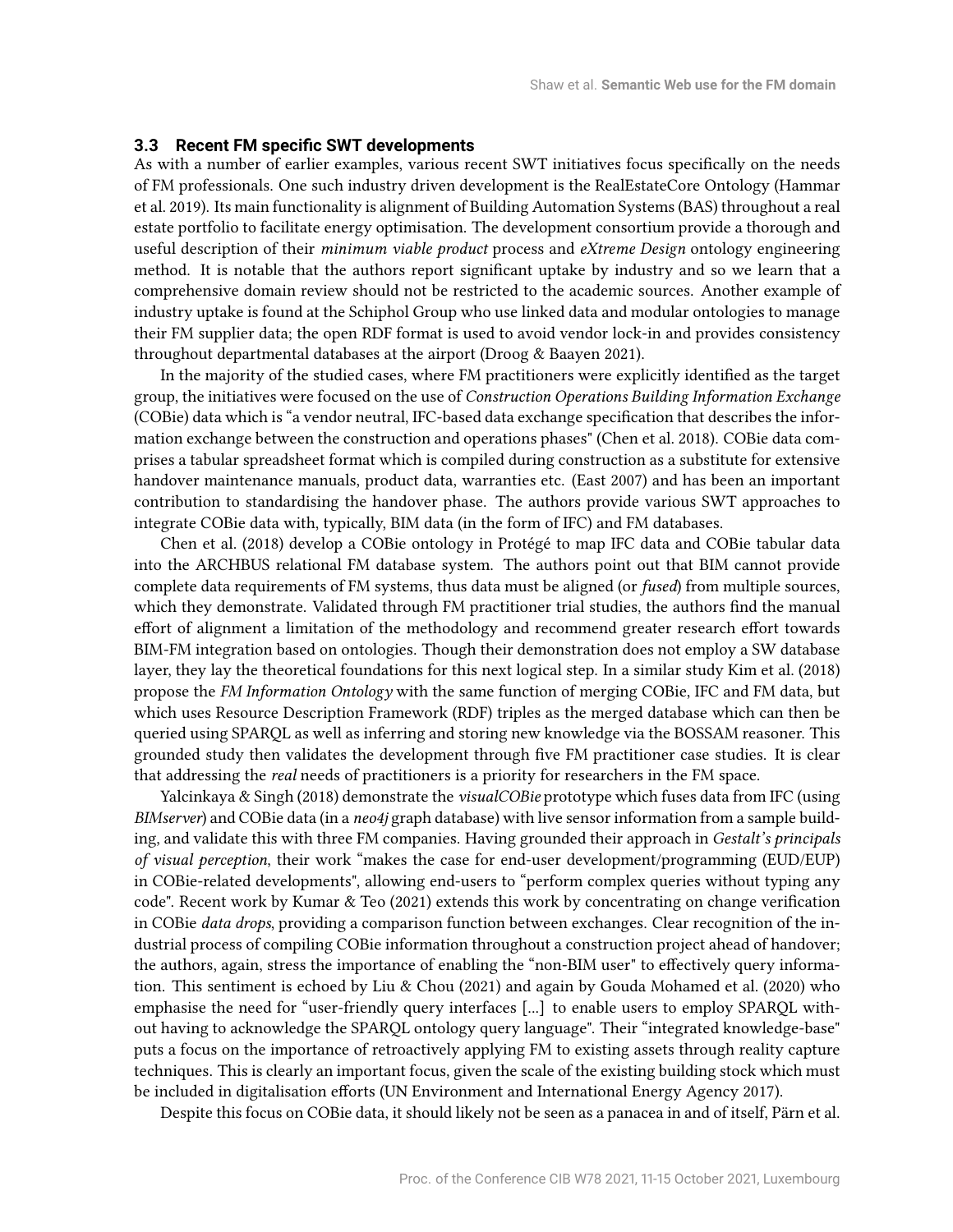(2017) suggesting in their seminal review of digitalisation in the FM domain, that "this one shoe fits all approach is not well received by practitioners – indeed, the general consensus appears to suggest that there is little value in collecting data for the sake of such". Nevertheless, the proportion of FM initiatives which focus on this topic alone demonstrates its importance to the research community.

## **4 Discussion**

This review sought to cover a broad range of topics, and given that there is no comprehensive domain review of SWT for FM, the authors propose this work as a useful contribution to the field. This paper describes a work in progress methodology which may be extended in future by further developing the classifications of literature, such as in the work of Ali et al. (2021), with a view to providing insight on future trends. Though it is common for domain reviews on emerging topics to limit the search to, for example, the last decade, in this case important foundational works would be missed. Furthermore, for a more comprehensive result, the search query should be extended to both title and keywords (or possibly full document body). Even still, given the broad scope of FM activities, it will be difficult to obtain all potentially relevant works from a search of this kind. It may be preferable to instead limit the review scope to certain use-cases so that sufficient depth may be achieved.

It is clear from the review that the FM domain can, and in some cases already does, benefit from the interoperabilty, automation and democratisation brought about by the use of SWTs. The authors were in agreement that greater user-oriented development is needed to abstract away from querying languages to allow access to information for a wider breadth of practitioners. Also that the use of modular ontologies and data architectures is essential to allow for flexibility of implementation and inevitable process changes, typical of the FM business. There is a clear theme of grounding developments in real industry needs and validating with practitioners. Perhaps as a result there is significant focus on COBie data in the literature, however seeing this as the panacea should be viewed with skepticism, with a one size fits all approach unlikely to suffice in such a diverse profession. Having said this, developments in top-down standardisation are viewed as desirable by the authors but, as we can imagine in light of the aforementioned findings, such standards would require flexibility in their implementation.

### **5 Conclusions**

The FM domain remains the least digitalised within the built environment and since the O&M phase of a buildings' lifecycle, for which FM practitioners are responsible, is the longest and most consuming in terms of resources, efficiency gains such as improved data interoperability are seen as opportunistic. SWTs are viewed by the research community as providing a promising approach to address this. To date there exists no comprehensive review of works involving SWTs as they related to the FM domain specifically. Therefore, this paper provides a methodology and initial findings of such a work. A parametric search of both Web of Science and Scopus databases resulted in a literature collection, enhanced with works which are being studied as part of ongoing CBIM ETN activities. This body of works was grouped and analysed by following a guiding conceptual model, developed to facilitate understanding of advances in the field as they relate to the FM domain.

The paper finds that the use of SWTs for FM was first suggested in 2007, predating perhaps what is presumed, and thus a comprehensive review must extend over multiple decades. Also that a parametric search alone is unlikely to return an exhaustive data set and that perhaps a scoping exercise would result in better depth of analysis based on one or several use-cases. Another finding was that though many technical challenges remain, industry has already adopted the approaches in several cases. A number of technical gaps were identified including: the need for user-oriented design of querying tools and abstraction away from programming languages, the need for flexibility and modularity in approach to ontology development and use, and that the FM domain needs are highly case specific and developments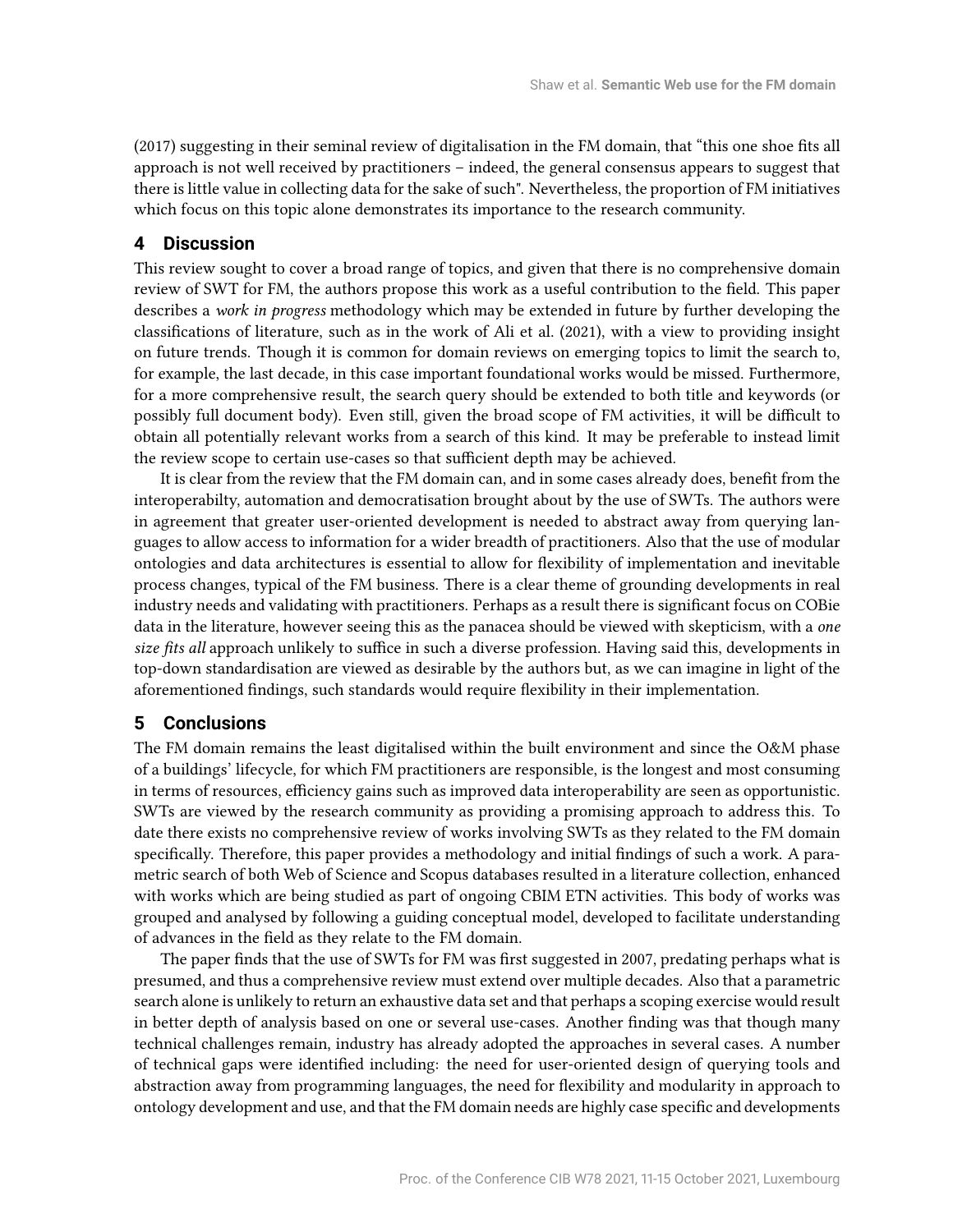require validation with practitioners. This paper proposes a comprehensive review which would be the first of its kind and could facilitate clearer understanding of this broad domain, informing both the research community and our own research direction.

#### **Acknowledgements**

This work was supported by the CBIM-ETN funded by the European Union's Horizon 2020 research and innovation programme under the Marie Skłodowska-Curie grant agreement No 860555.

## **References**

- Ali, U., Shamsi, M. H., Hoare, C., Mangina, E. & O'Donnell, J. (2021), 'Review of urban building energy modeling (UBEM) approaches, methods and tools using qualitative and quantitative analysis', Energy and Buildings 246, 111073.
- Balaji, B., Bhattacharya, A., Fierro, G., Gao, J., Gluck, J., Hong, D., Johansen, A., Koh, J., Ploennigs, J., Agarwal, Y., Berges, M., Culler, D., Gupta, R. & Kj, M. B. (2016), 'Brick: Towards a Unified Metadata Schema For Buildings', p. 10.
- Barrett, P. & Baldry, D. (2003), Facilities Management: Towards Best Practice, 2nd edition.
- Beetz, J. (2009), 'Facilitating distributed collaboration in the AEC/FM sector using Semantic Web Technologies'. Publisher: Technische Universiteit Eindhoven.
- Belsky, M., Sacks, R. & Brilakis, I. (2016), 'A Semantic Enrichment Engine for Building Information Modeling', Computer-Aided Civil and Infrastructure Engineering 31, n/a–n/a.
- Boddy, S., Rezgui, Y., Cooper, G. & Wetherill, M. (2007), 'Computer integrated construction: A review and proposals for future direction', Advances in Engineering Software 38, 677–687.
- Bonduel, M. (2021), A Framework for a Linked Data-based Heritage BIM, PhD thesis.
- Bonduel, M., Oraskari, J., Pauwels, P., Vergauwen, M. & Klein, R. (2018), The IFC to Linked Building Data Converter-Current Status.
- Bonino, D. & De Russis, L. (2018), 'DogOnt as a viable seed for semantic modeling of AEC/FM', Semantic Web 9(6), 763-780.
- Chen, W., Chen, K. & Cheng, J. (2018), Towards an Ontology-based Approach for Information Interoperability Between BIM and Facility Management, pp. 447–469.
- Droog, A. & Baayen, R. (2021), Product Room Session 3 Requirements on connecting classifications, BuildingSMART Virtual Summit 2021.
- East, E. W. (2007), Construction Operations Building Information Exchange (COBIE):, Technical report, Defense Technical Information Center, Fort Belvoir, VA.
- East, W., Ford, J. & O'Keeffe, S. (2021), Facility Management Handover Equipment Maintenance MVD: Working Draft Spreadsheet Mapping Specification (Version 2.0), Technical report, buildingSMART International.
- Edirisinghe, R., London, K., Kalutara, P. & Aranda-Mena, G. (2017), 'Building information modelling for facility management: Are we there yet?', Engineering, Construction and Architectural Management 24, 00–00.
- Gallaher, M. P., O'Connor, A. C., Dettbarn, Jr., J. L. & Gilday, L. T. (2004), Cost Analysis of Inadequate Interoperability in the U.S. Capital Facilities Industry, Technical Report NIST GCR 04-867, National Institute of Standards and Technology.
- Gao, X. & Pishdad-Bozorgi, P. (2019), 'BIM-enabled facilities operation and maintenance: A review', Advanced Engineering Informatics 39, 227–247.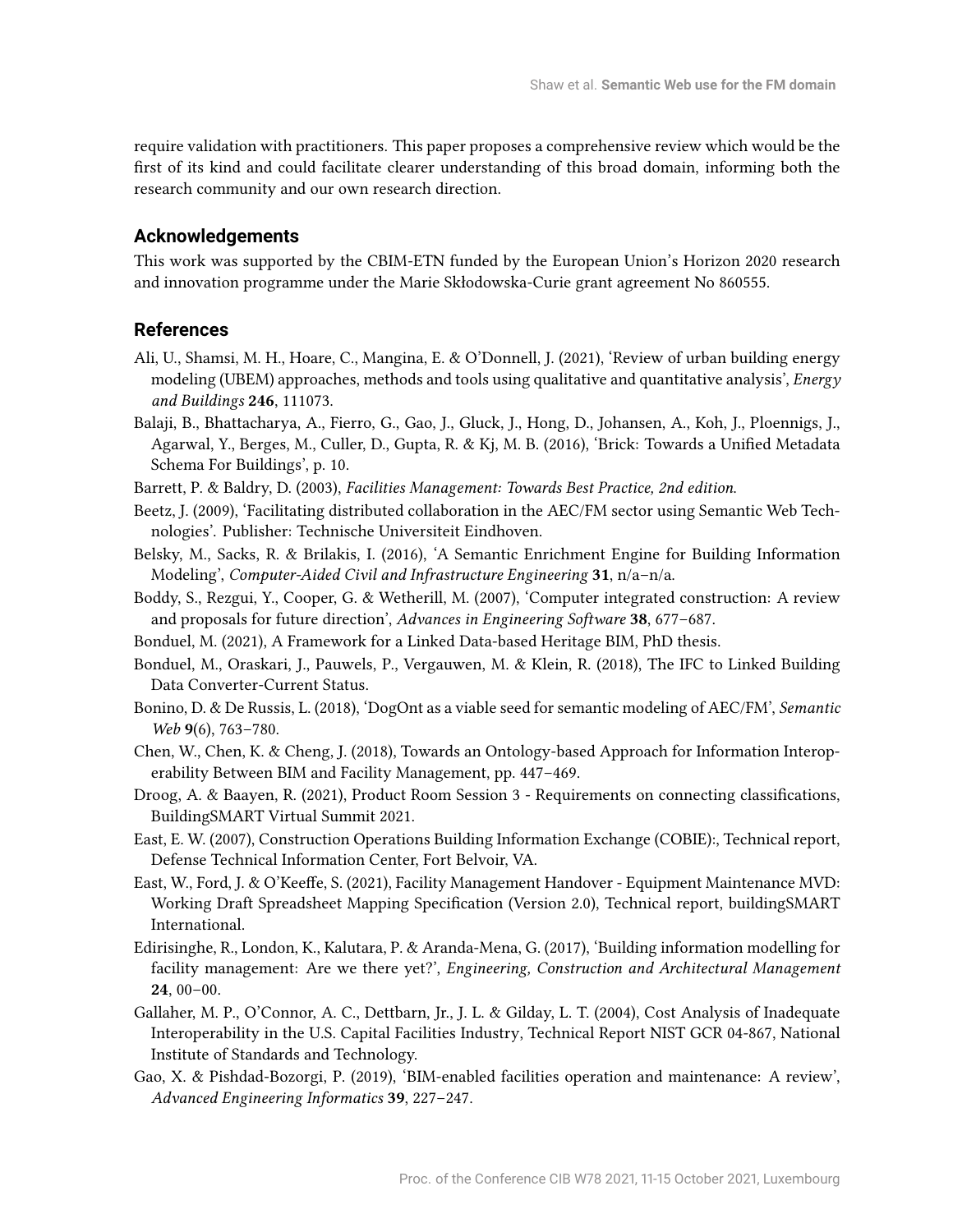- Geekiyanage, D. & Ramachandra, T. (2018), 'Significant Factors Influencing Operational and Maintenance (O&M) Costs of Commercial Buildings'.
- Godager, B. (2018), 'Critical review of the integration of BIM to semantic web technology', ISPRS International Archives of the Photogrammetry, Remote Sensing and Spatial Information Sciences XLII-4, 233–240.
- Gouda Mohamed, A., Abdallah, M. R. & Marzouk, M. (2020), 'BIM and semantic web-based maintenance information for existing buildings', Automation in Construction 116, 103209.
- Hammar, K., Wallin, E. O., Karlberg, P. & Hälleberg, D. (2019), The RealEstateCore Ontology, in C. Ghidini, O. Hartig, M. Maleshkova, V. Svátek, I. Cruz, A. Hogan, J. Song, M. Lefrançois & F. Gandon, eds, 'The Semantic Web – ISWC 2019', Vol. 11779, Springer International Publishing, Cham, pp. 130–145. Series Title: Lecture Notes in Computer Science.
- Huahui, L. & Deng, X. (2018), 'Interoperability analysis of ifc-based data exchange between heterogeneous BIM software', Journal of Civil Engineering and Management 24, 537–555.
- International Organization for Standardization (2015), 'ISO/IEC 2382:2015, Information technology Vocabulary'.
- IPCC (2018), Global warming of 1.5°C, Technical report. OCLC: 1056192590.
- Jung, K. (2021), Developing a software architecture for storing and linking data, BIM-based sensing and data collection workshop, Cartif Technology Centre.
- Kale, N. N., Joshi, D. & Menon, R. (2016), 'Life cycle cost analysis of commercial buildings with energy efficient approach', Perspectives in Science 8, 452-454.
- Kim, K., Kim, H., Kim, W., Kim, C., Kim, J. & Yu, J. (2018), 'Integration of ifc objects and facility management work information using Semantic Web', Automation in Construction 87, 173–187.
- Krstić, H. & Marenjak, S. (2012), 'Analysis of buildings operation and maintenance costs', Građevinar 64, 293–303.
- Krämer, M. & Besenyői, Z. (2018), 'Towards Digitalization of Building Operations with BIM', IOP Conference Series: Materials Science and Engineering 365, 022067.
- Kumar, V. & Teo, A. L. E. (2021), 'Development of a rule-based system to enhance the data consistency and usability of COBie datasheets', Journal of Computational Design and Engineering 8(1), 343-361.
- Liu, C.-Y. & Chou, C.-C. (2021), A Methodology for Non-programmers to Automatically Establish Facility Management System with Ontology in Building Information Modeling, pp. 657–671.
- Luo, N., Pritoni, M. & Hong, T. (2021), 'An overview of data tools for representing and managing building information and performance data', Renewable and Sustainable Energy Reviews 147, 111224.
- McArthur, J. J. & Bortoluzzi, B. (2018), 'Lean-Agile FM-BIM: a demonstrated approach', Facilities 36(13/14), 676–695.
- McAuley, B. (2016), 'Identification of Key Performance Tasks to Demonstrate the Benefit of Introducing the Facilities Manager at an Early Stage in the Building Information Modelling process on Public Sector Projects in Ireland.'. Publisher: Dublin Institute of Technology.
- McAuley, B., Hore, A. & West, R. (2017), BICP Global BIM Study Lessons for Ireland's BIM Programme, Technical report, Construction IT Alliance (CitA) Limited.
- Niknam, M. & Karshenas, S. (2017), 'A shared ontology approach to semantic representation of BIM data', Automation in Construction 80, 22–36.
- Noy, N. F. & McGuinness, D. L. (2001), 'Ontology Development 101: A Guide to Creating Your First Ontology', p. 25.
- Page, M. J., McKenzie, J. E., Bossuyt, P. M., Boutron, I., Hoffmann, T. C., Mulrow, C. D., Shamseer, L., Tetzlaff, J. M., Akl, E. A., Brennan, S. E., Chou, R., Glanville, J., Grimshaw, J. M., Hróbjartsson, A.,